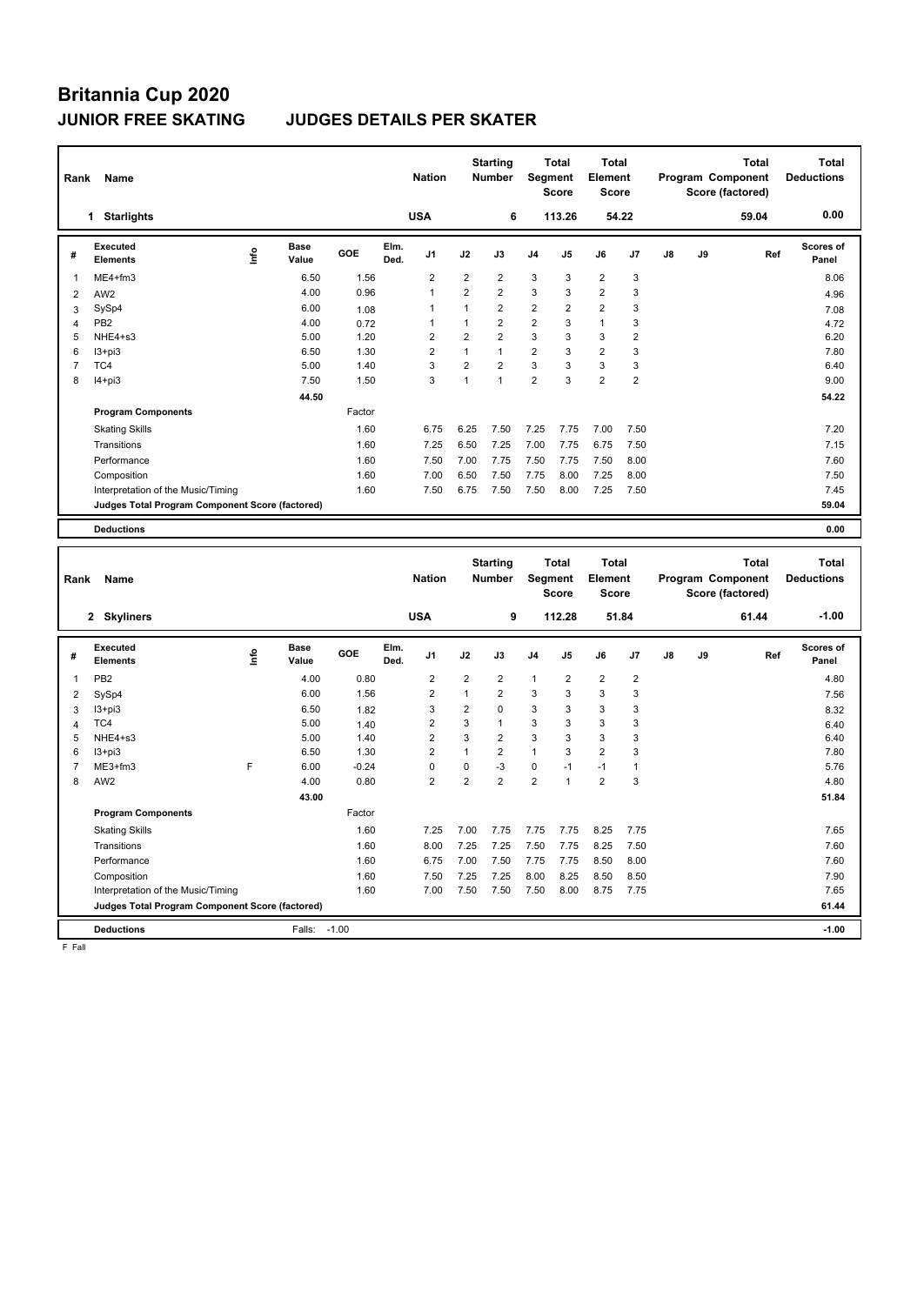## **Britannia Cup 2020 JUNIOR FREE SKATING JUDGES DETAILS PER SKATER**

| Rank           | Name                                            |      |                      |         |              | <b>Nation</b>  |                | <b>Starting</b><br><b>Number</b> | Segment        | <b>Total</b><br><b>Score</b> | <b>Total</b><br>Element<br><b>Score</b> |                |               |    | <b>Total</b><br>Program Component<br>Score (factored) | Total<br><b>Deductions</b> |
|----------------|-------------------------------------------------|------|----------------------|---------|--------------|----------------|----------------|----------------------------------|----------------|------------------------------|-----------------------------------------|----------------|---------------|----|-------------------------------------------------------|----------------------------|
|                | DC Edge<br>$3^{\circ}$                          |      |                      |         |              | <b>USA</b>     |                | 5                                |                | 99.37                        | 45.41                                   |                |               |    | 54.96                                                 | $-1.00$                    |
| #              | Executed<br><b>Elements</b>                     | ١nf٥ | <b>Base</b><br>Value | GOE     | Elm.<br>Ded. | J <sub>1</sub> | J2             | J3                               | J <sub>4</sub> | J <sub>5</sub>               | J6                                      | J7             | $\mathsf{J}8$ | J9 | Ref                                                   | Scores of<br>Panel         |
| 1              | PB <sub>2</sub>                                 |      | 4.00                 | 0.80    |              | $\overline{2}$ | $\overline{2}$ | $\overline{2}$                   | $\mathbf{1}$   | $\overline{2}$               | $\overline{2}$                          | $\overline{2}$ |               |    |                                                       | 4.80                       |
| $\overline{2}$ | $13 + pi3$                                      |      | 6.50                 | 1.04    |              | 1              | $\overline{1}$ | $\mathbf{1}$                     | $\overline{2}$ | $\overline{2}$               | $\overline{2}$                          | 3              |               |    |                                                       | 7.54                       |
| 3              | AL <sub>2</sub>                                 |      | 4.00                 | 0.96    |              | $\overline{2}$ |                | $\overline{2}$                   | 3              | 3                            | $\overline{2}$                          | 4              |               |    |                                                       | 4.96                       |
| 4              | SySp4                                           |      | 6.00                 | 0.60    |              | $\overline{1}$ | $\Omega$       | $\Omega$                         | $\mathbf{1}$   | $\overline{2}$               | $\mathbf{1}$                            | 3              |               |    |                                                       | 6.60                       |
| 5              | TC4                                             |      | 5.00                 | 1.00    |              | $\overline{2}$ | $\overline{2}$ | $\mathbf{1}$                     | $\overline{2}$ | $\overline{2}$               | $\overline{2}$                          | 3              |               |    |                                                       | 6.00                       |
| 6              | ME4+fm3                                         | E    | 6.50                 | $-0.65$ |              | $-2$           | $\Omega$       | $-2$                             | 0              | $-2$                         | $-1$                                    | 0              |               |    |                                                       | 5.85                       |
| 7              | I3+pi2                                          |      | 5.00                 | 0.10    |              | $-1$           | $-1$           | $-2$                             | $\mathbf{1}$   | $\Omega$                     | $\overline{2}$                          | 3              |               |    |                                                       | 5.10                       |
| 8              | NHE4+s2                                         |      | 4.00                 | 0.56    |              | $-1$           | $\overline{1}$ | $\overline{1}$                   | $\overline{2}$ | 1                            | $\overline{2}$                          | 3              |               |    |                                                       | 4.56                       |
|                |                                                 |      | 41.00                |         |              |                |                |                                  |                |                              |                                         |                |               |    |                                                       | 45.41                      |
|                | <b>Program Components</b>                       |      |                      | Factor  |              |                |                |                                  |                |                              |                                         |                |               |    |                                                       |                            |
|                | <b>Skating Skills</b>                           |      |                      | 1.60    |              | 6.00           | 6.00           | 6.50                             | 6.50           | 5.75                         | 6.75                                    | 7.00           |               |    |                                                       | 6.35                       |
|                | Transitions                                     |      |                      | 1.60    |              | 7.00           | 6.25           | 6.50                             | 7.25           | 5.75                         | 7.00                                    | 7.25           |               |    |                                                       | 6.80                       |
|                | Performance                                     |      |                      | 1.60    |              | 7.00           | 6.50           | 6.75                             | 7.00           | 6.00                         | 7.25                                    | 8.00           |               |    |                                                       | 6.90                       |
|                | Composition                                     |      |                      | 1.60    |              | 7.50           | 7.00           | 6.50                             | 7.50           | 6.25                         | 7.25                                    | 8.00           |               |    |                                                       | 7.15                       |
|                | Interpretation of the Music/Timing              |      |                      | 1.60    |              | 7.50           | 7.00           | 6.50                             | 7.25           | 6.00                         | 7.50                                    | 7.75           |               |    |                                                       | 7.15                       |
|                | Judges Total Program Component Score (factored) |      |                      |         |              |                |                |                                  |                |                              |                                         |                |               |    |                                                       | 54.96                      |
|                | <b>Deductions</b>                               |      | Falls:               | $-1.00$ |              |                |                |                                  |                |                              |                                         |                |               |    |                                                       | $-1.00$                    |

| Rank | Name                                            |               |                      |         |              | <b>Nation</b>  |          | <b>Starting</b><br><b>Number</b> | Segment        | <b>Total</b><br><b>Score</b> | <b>Total</b><br>Element<br><b>Score</b> |                |    |    | <b>Total</b><br>Program Component<br>Score (factored) | Total<br><b>Deductions</b> |
|------|-------------------------------------------------|---------------|----------------------|---------|--------------|----------------|----------|----------------------------------|----------------|------------------------------|-----------------------------------------|----------------|----|----|-------------------------------------------------------|----------------------------|
|      | 4 Hot Shivers                                   |               |                      |         |              | <b>ITA</b>     |          | $\overline{7}$                   |                | 84.55                        |                                         | 37.67          |    |    | 46.88                                                 | 0.00                       |
| #    | Executed<br><b>Elements</b>                     | $\frac{6}{2}$ | <b>Base</b><br>Value | GOE     | Elm.<br>Ded. | J <sub>1</sub> | J2       | J3                               | J <sub>4</sub> | J5                           | J6                                      | J <sub>7</sub> | J8 | J9 | Ref                                                   | Scores of<br>Panel         |
| 1    | $ME4 + fm2$                                     |               | 5.50                 | 0.33    |              | 0              | 1        | $-2$                             | $\mathbf{1}$   | $\overline{2}$               | $\mathbf{1}$                            | 0              |    |    |                                                       | 5.83                       |
| 2    | $13 + pi2$                                      |               | 5.00                 | 0.10    |              | 0              | $\Omega$ | $-2$                             | $-1$           | 1                            | 1                                       |                |    |    |                                                       | 5.10                       |
| 3    | NHE3+s1                                         |               | 2.50                 | 0.20    |              | 1              | 1        | 0                                | $\mathbf{1}$   | 1                            | 1                                       | 0              |    |    |                                                       | 2.70                       |
| 4    | TC4                                             |               | 5.00                 | 0.40    |              | 0              |          | $-1$                             | $\mathbf{1}$   | 2                            | $\mathbf{1}$                            | 1              |    |    |                                                       | 5.40                       |
| 5    | PB <sub>2</sub>                                 |               | 4.00                 | 0.24    |              | 0              | 1        | 0                                | $\mathbf 0$    | $\overline{1}$               | $\overline{2}$                          | 1              |    |    |                                                       | 4.24                       |
| 6    | SySp4                                           |               | 6.00                 | 0.00    |              | $\Omega$       | $-1$     | $-1$                             | $\mathbf 0$    | 1                            | $\mathbf{1}$                            | 0              |    |    |                                                       | 6.00                       |
| 7    | AL <sub>2</sub>                                 |               | 4.00                 | 0.56    |              | $\Omega$       | 1        | $\overline{2}$                   | $\overline{2}$ | $\blacktriangleleft$         | $\overline{2}$                          | 1              |    |    |                                                       | 4.56                       |
| 8    | $12+pi2$                                        |               | 4.00                 | $-0.16$ |              | $-2$           | 0        | $-2$                             | $-2$           |                              | 1                                       | $\overline{1}$ |    |    |                                                       | 3.84                       |
|      |                                                 |               | 36.00                |         |              |                |          |                                  |                |                              |                                         |                |    |    |                                                       | 37.67                      |
|      | <b>Program Components</b>                       |               |                      | Factor  |              |                |          |                                  |                |                              |                                         |                |    |    |                                                       |                            |
|      | <b>Skating Skills</b>                           |               |                      | 1.60    |              | 5.75           | 5.50     | 6.00                             | 5.50           | 5.75                         | 6.50                                    | 5.50           |    |    |                                                       | 5.70                       |
|      | Transitions                                     |               |                      | 1.60    |              | 5.75           | 5.25     | 6.00                             | 5.50           | 5.50                         | 6.50                                    | 5.50           |    |    |                                                       | 5.65                       |
|      | Performance                                     |               |                      | 1.60    |              | 5.75           | 5.75     | 6.25                             | 5.75           | 5.75                         | 6.75                                    | 5.75           |    |    |                                                       | 5.85                       |
|      | Composition                                     |               |                      | 1.60    |              | 6.50           | 6.00     | 6.00                             | 6.25           | 6.00                         | 6.75                                    | 5.75           |    |    |                                                       | 6.15                       |
|      | Interpretation of the Music/Timing              |               |                      | 1.60    |              | 6.25           | 5.75     | 6.25                             | 5.75           | 5.75                         | 7.00                                    | 5.75           |    |    |                                                       | 5.95                       |
|      | Judges Total Program Component Score (factored) |               |                      |         |              |                |          |                                  |                |                              |                                         |                |    |    |                                                       | 46.88                      |
|      | <b>Deductions</b>                               |               |                      |         |              |                |          |                                  |                |                              |                                         |                |    |    |                                                       | 0.00                       |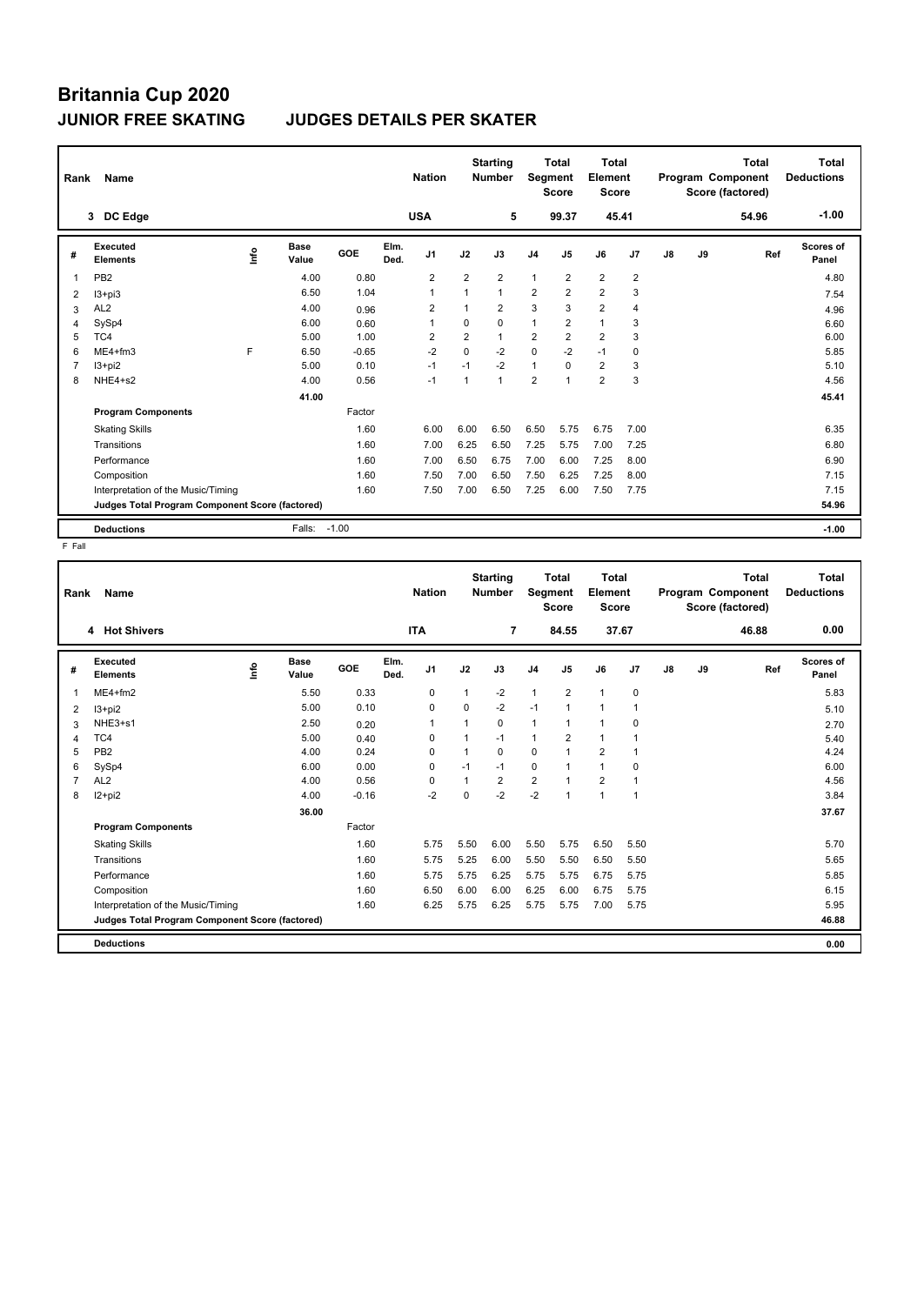## **Britannia Cup 2020 JUNIOR FREE SKATING JUDGES DETAILS PER SKATER**

| Rank           | Name                                            |      |               |         |              | <b>Nation</b>                  |                | <b>Starting</b><br><b>Number</b> | Segment        | <b>Total</b><br><b>Score</b> | Total<br>Element<br><b>Score</b> |                |               |    | <b>Total</b><br>Program Component<br>Score (factored) | Total<br><b>Deductions</b> |
|----------------|-------------------------------------------------|------|---------------|---------|--------------|--------------------------------|----------------|----------------------------------|----------------|------------------------------|----------------------------------|----------------|---------------|----|-------------------------------------------------------|----------------------------|
|                | <b>Team Estreija</b><br>5                       |      |               |         |              | <b>FIN</b>                     |                | 8                                |                | 83.71                        | 39.93                            |                |               |    | 47.28                                                 | $-3.50$                    |
| #              | Executed<br><b>Elements</b>                     | lnfo | Base<br>Value | GOE     | Elm.<br>Ded. | J <sub>1</sub>                 | J2             | J3                               | J <sub>4</sub> | J <sub>5</sub>               | J6                               | J <sub>7</sub> | $\mathsf{J}8$ | J9 | Ref                                                   | Scores of<br>Panel         |
| 1              | ME4+fm3+d3                                      |      | 6.50          | 1.43    |              | $\mathbf{1}$                   | 3              | $\overline{2}$                   | 3              | $\overline{2}$               | $\overline{2}$                   | $\overline{2}$ |               |    |                                                       | 7.93                       |
| 2              | $13 + pi2$                                      | F    | 5.00          | $-2.00$ |              | -4                             | $-5$           | -4                               | $-4$           | $-4$                         | -4                               | $-4$           |               |    |                                                       | 3.00                       |
| 3              | NHE4+s3                                         |      | 5.00          | $-0.30$ |              | 0                              | 1              | $-2$                             | $\mathbf 0$    | $-2$                         | 0                                | $-1$           |               |    |                                                       | 4.70                       |
| 4              | SySp4                                           |      | 6.00          | 0.24    |              | 0                              | $\Omega$       | $-1$                             | $\mathbf{1}$   | $\mathbf 1$                  | $\mathbf{1}$                     | $\mathbf 0$    |               |    |                                                       | 6.24                       |
| 5              | PB <sub>2</sub>                                 |      | 4.00          | 0.16    |              | 0                              | 1              | $-1$                             | 0              | $\mathbf{1}$                 | 0                                | -1             |               |    |                                                       | 4.16                       |
| 6              | TC <sub>3</sub>                                 |      | 4.00          | 0.56    |              | $\overline{1}$                 | $\overline{2}$ | 1                                | $\overline{2}$ | $\overline{2}$               | $\overline{1}$                   | $\overline{1}$ |               |    |                                                       | 4.56                       |
| $\overline{7}$ | $13 + pi2$                                      |      | 5.00          | $-0.30$ |              | $-2$                           | $\Omega$       | $-2$                             | $\mathbf 0$    | $-2$                         | $\mathbf{1}$                     | $\mathbf{1}$   |               |    |                                                       | 4.70                       |
| 8              | AW <sub>2</sub>                                 |      | 4.00          | 0.64    |              | $\mathbf{1}$                   | $\overline{2}$ | 1                                | 3              | $\overline{2}$               | $\overline{2}$                   | $\overline{1}$ |               |    |                                                       | 4.64                       |
|                |                                                 |      | 39.50         |         |              |                                |                |                                  |                |                              |                                  |                |               |    |                                                       | 39.93                      |
|                | <b>Program Components</b>                       |      |               | Factor  |              |                                |                |                                  |                |                              |                                  |                |               |    |                                                       |                            |
|                | <b>Skating Skills</b>                           |      |               | 1.60    |              | 6.50                           | 6.00           | 6.00                             | 5.50           | 5.75                         | 5.50                             | 5.25           |               |    |                                                       | 5.75                       |
|                | Transitions                                     |      |               | 1.60    |              | 6.50                           | 6.50           | 5.75                             | 5.50           | 5.50                         | 5.50                             | 5.00           |               |    |                                                       | 5.75                       |
|                | Performance                                     |      |               | 1.60    |              | 6.25                           | 6.00           | 5.75                             | 5.75           | 5.75                         | 5.75                             | 5.50           |               |    |                                                       | 5.80                       |
|                | Composition                                     |      |               | 1.60    |              | 6.25                           | 6.50           | 6.25                             | 6.50           | 6.00                         | 6.00                             | 5.75           |               |    |                                                       | 6.20                       |
|                | Interpretation of the Music/Timing              |      |               | 1.60    |              | 6.50                           | 6.75           | 5.75                             | 5.75           | 6.00                         | 6.25                             | 5.50           |               |    |                                                       | 6.05                       |
|                | Judges Total Program Component Score (factored) |      |               |         |              |                                |                |                                  |                |                              |                                  |                |               |    |                                                       | 47.28                      |
|                | <b>Deductions</b>                               |      | Falls:        | $-2.00$ |              | Ice pattern/cov. reg. not met: |                |                                  |                | $-1.50$                      |                                  |                |               |    |                                                       | $-3.50$                    |

| Rank | <b>Name</b>                                     |                         |                      |         |              | <b>Nation</b>  |             | <b>Starting</b><br><b>Number</b> | Segment        | <b>Total</b><br><b>Score</b> | <b>Total</b><br>Element<br>Score |                |    |    | <b>Total</b><br>Program Component<br>Score (factored) | Total<br><b>Deductions</b> |
|------|-------------------------------------------------|-------------------------|----------------------|---------|--------------|----------------|-------------|----------------------------------|----------------|------------------------------|----------------------------------|----------------|----|----|-------------------------------------------------------|----------------------------|
|      | 6<br><b>Icicles</b>                             |                         |                      |         |              | <b>GBR</b>     |             | 4                                |                | 75.69                        |                                  | 34.65          |    |    | 41.04                                                 | 0.00                       |
| #    | Executed<br><b>Elements</b>                     | $\mathsf{f}^\mathsf{o}$ | <b>Base</b><br>Value | GOE     | Elm.<br>Ded. | J <sub>1</sub> | J2          | J3                               | J <sub>4</sub> | J5                           | J6                               | J7             | J8 | J9 | Ref                                                   | Scores of<br>Panel         |
| 1    | $12+pi2$                                        |                         | 4.00                 | $-0.08$ |              | $-1$           | $-1$        | $-2$                             | $-1$           | $\mathbf{1}$                 | $\mathbf{1}$                     | $\overline{2}$ |    |    |                                                       | 3.92                       |
| 2    | PB <sub>2</sub>                                 |                         | 4.00                 | 0.40    |              | 1              | 1           | 1                                | $\mathbf{1}$   | 1                            | $\overline{2}$                   | 1              |    |    |                                                       | 4.40                       |
| 3    | SySp4                                           |                         | 6.00                 | $-0.12$ |              | 0              | $-1$        | $-1$                             | 0              | $\Omega$                     | $\mathbf 0$                      | 0              |    |    |                                                       | 5.88                       |
| 4    | $12 + pi3$                                      |                         | 5.50                 | 0.11    |              | 0              | $\Omega$    | 0                                | 0              | $\Omega$                     | $\mathbf{1}$                     | $\overline{2}$ |    |    |                                                       | 5.61                       |
| 5    | AL <sub>2</sub>                                 |                         | 4.00                 | 0.40    |              | $\overline{2}$ | $\mathbf 0$ | 1                                | $\overline{2}$ | $-1$                         | $\overline{2}$                   | 0              |    |    |                                                       | 4.40                       |
| 6    | TC <sub>2</sub>                                 |                         | 3.00                 | 0.24    |              | 0              | 1           | $-1$                             | $\mathbf{1}$   | 1                            | $\mathbf{1}$                     | 2              |    |    |                                                       | 3.24                       |
|      | NHE2+s1                                         |                         | 2.00                 | $-0.08$ |              | $-1$           | $-2$        | 0                                | 0              | $-1$                         | 1                                | 0              |    |    |                                                       | 1.92                       |
| 8    | $ME4 + fm2$                                     |                         | 5.50                 | $-0.22$ |              | $-1$           | $-1$        | $-1$                             | $\mathbf 0$    | 0                            | 0                                | $\overline{1}$ |    |    |                                                       | 5.28                       |
|      |                                                 |                         | 34.00                |         |              |                |             |                                  |                |                              |                                  |                |    |    |                                                       | 34.65                      |
|      | <b>Program Components</b>                       |                         |                      | Factor  |              |                |             |                                  |                |                              |                                  |                |    |    |                                                       |                            |
|      | <b>Skating Skills</b>                           |                         |                      | 1.60    |              | 5.75           | 4.00        | 4.75                             | 4.50           | 4.75                         | 4.75                             | 5.50           |    |    |                                                       | 4.85                       |
|      | Transitions                                     |                         |                      | 1.60    |              | 6.00           | 4.00        | 4.50                             | 5.00           | 4.25                         | 5.00                             | 5.25           |    |    |                                                       | 4.80                       |
|      | Performance                                     |                         |                      | 1.60    |              | 6.50           | 4.25        | 4.75                             | 5.75           | 5.00                         | 5.25                             | 5.75           |    |    |                                                       | 5.30                       |
|      | Composition                                     |                         |                      | 1.60    |              | 7.00           | 4.25        | 4.50                             | 6.25           | 5.00                         | 5.25                             | 6.00           |    |    |                                                       | 5.40                       |
|      | Interpretation of the Music/Timing              |                         |                      | 1.60    |              | 7.00           | 4.50        | 4.75                             | 5.50           | 5.00                         | 5.50                             | 5.75           |    |    |                                                       | 5.30                       |
|      | Judges Total Program Component Score (factored) |                         |                      |         |              |                |             |                                  |                |                              |                                  |                |    |    |                                                       | 41.04                      |
|      | <b>Deductions</b>                               |                         |                      |         |              |                |             |                                  |                |                              |                                  |                |    |    |                                                       | 0.00                       |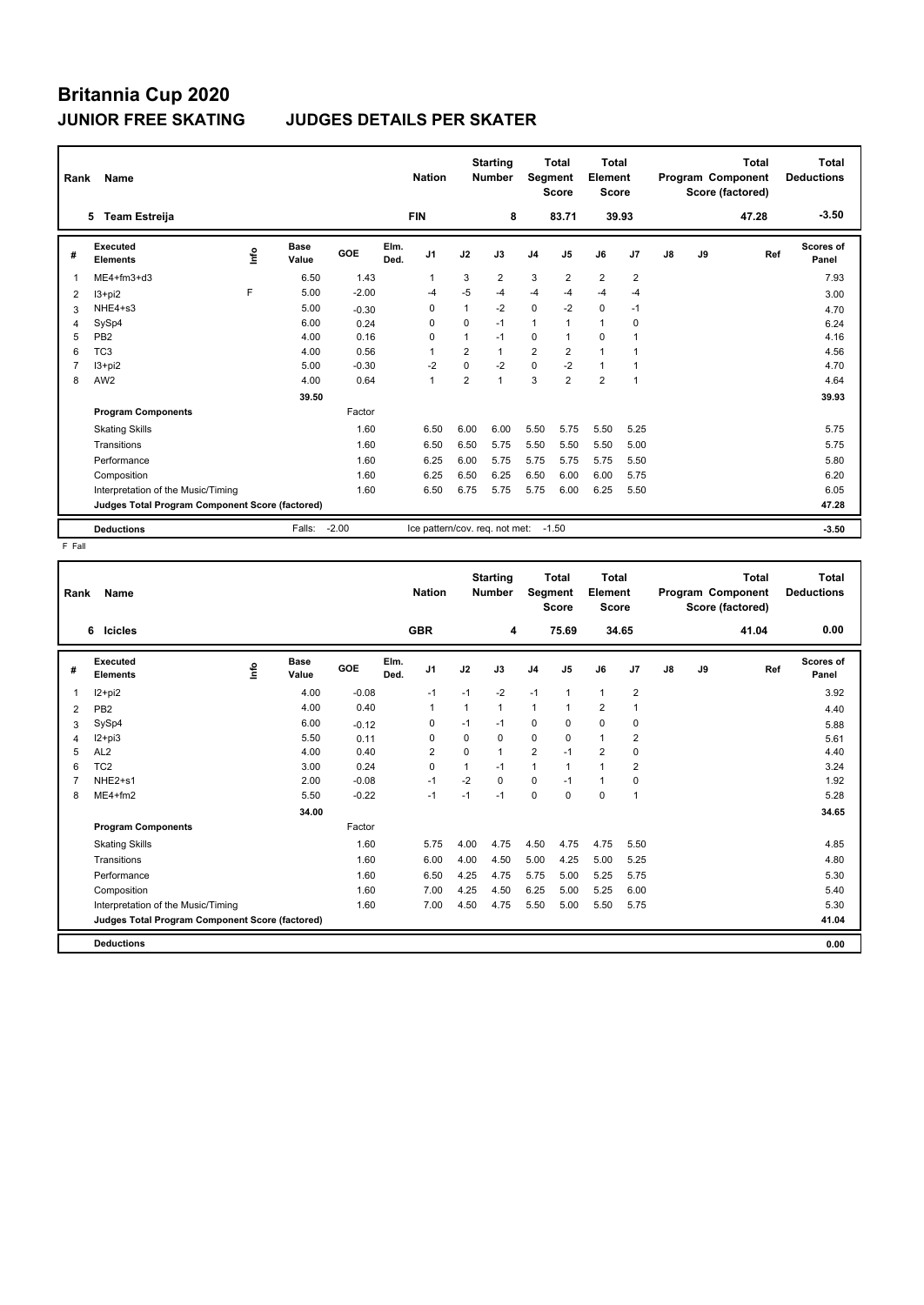## **Britannia Cup 2020 JUNIOR FREE SKATING JUDGES DETAILS PER SKATER**

| Rank           | Name                                            |      |                      |            |              | <b>Nation</b>                  |             | <b>Starting</b><br><b>Number</b> | <b>Segment</b> | Total<br><b>Score</b> | Total<br>Element<br><b>Score</b> |                |               | Program Component | Total<br>Score (factored) | Total<br><b>Deductions</b> |
|----------------|-------------------------------------------------|------|----------------------|------------|--------------|--------------------------------|-------------|----------------------------------|----------------|-----------------------|----------------------------------|----------------|---------------|-------------------|---------------------------|----------------------------|
|                | <b>Les Chrysalides</b><br>7                     |      |                      |            |              | <b>FRA</b>                     |             | $\mathbf{2}$                     |                | 65.28                 |                                  | 34.26          |               |                   | 35.52                     | $-4.50$                    |
| #              | Executed<br><b>Elements</b>                     | ١nf٥ | <b>Base</b><br>Value | <b>GOE</b> | Elm.<br>Ded. | J <sub>1</sub>                 | J2          | J3                               | J <sub>4</sub> | J <sub>5</sub>        | J6                               | J <sub>7</sub> | $\mathsf{J}8$ | J9                | Ref                       | <b>Scores of</b><br>Panel  |
| 1              | NHE3+s1                                         |      | 2.50                 | 0.05       |              | $-1$                           | 1           | $-1$                             | $\mathbf 0$    | $\mathbf{1}$          | $\mathbf 0$                      | $\overline{1}$ |               |                   |                           | 2.55                       |
| 2              | I3+pi2                                          |      | 5.00                 | $-0.20$    |              | $-2$                           | $\mathbf 0$ | $-1$                             | $\mathbf 0$    | $-1$                  | $\Omega$                         | $\overline{1}$ |               |                   |                           | 4.80                       |
| 3              | TC <sub>3</sub>                                 |      | 4.00                 | 0.08       |              | 0                              | 0           | $-1$                             | 0              | 1                     | $\mathbf{1}$                     | 0              |               |                   |                           | 4.08                       |
| 4              | AW <sub>2</sub>                                 |      | 4.00                 | 0.08       |              | 0                              | 0           | 0                                | 1              | 0                     | $\mathbf{1}$                     | 0              |               |                   |                           | 4.08                       |
| 5              | ME3+fm2+d3                                      | F    | 5.00                 | $-2.50$    |              | $-5$                           | $-5$        | $-5$                             | $-5$           | $-5$                  | $-5$                             | $-5$           |               |                   |                           | 2.50                       |
| 6              | PB <sub>2</sub>                                 |      | 4.00                 | 0.24       |              | $-1$                           |             | $\Omega$                         | $\mathbf{1}$   | $\overline{2}$        | $\mathbf{1}$                     | $\Omega$       |               |                   |                           | 4.24                       |
| $\overline{7}$ | $13 + pi3$                                      |      | 6.50                 | $-0.13$    |              | $-1$                           | $-1$        | $-1$                             | $\mathbf{1}$   | $\Omega$              | $\mathbf{1}$                     | 0              |               |                   |                           | 6.37                       |
| 8              | SySp4                                           |      | 6.00                 | $-0.36$    |              | $-1$                           | $-1$        | $-2$                             | $\Omega$       | $-1$                  | $\mathbf{1}$                     | $\Omega$       |               |                   |                           | 5.64                       |
|                |                                                 |      | 37.00                |            |              |                                |             |                                  |                |                       |                                  |                |               |                   |                           | 34.26                      |
|                | <b>Program Components</b>                       |      |                      | Factor     |              |                                |             |                                  |                |                       |                                  |                |               |                   |                           |                            |
|                | <b>Skating Skills</b>                           |      |                      | 1.60       |              | 4.00                           | 4.00        | 4.50                             | 4.25           | 4.25                  | 4.50                             | 5.25           |               |                   |                           | 4.30                       |
|                | Transitions                                     |      |                      | 1.60       |              | 4.75                           | 4.00        | 4.25                             | 4.25           | 4.00                  | 4.25                             | 5.25           |               |                   |                           | 4.30                       |
|                | Performance                                     |      |                      | 1.60       |              | 4.00                           | 4.00        | 4.25                             | 4.50           | 4.25                  | 4.50                             | 5.50           |               |                   |                           | 4.30                       |
|                | Composition                                     |      |                      | 1.60       |              | 4.75                           | 4.25        | 4.50                             | 4.75           | 4.75                  | 4.50                             | 5.75           |               |                   |                           | 4.65                       |
|                | Interpretation of the Music/Timing              |      |                      | 1.60       |              | 5.00                           | 4.50        | 4.25                             | 4.75           | 4.25                  | 4.75                             | 5.50           |               |                   |                           | 4.65                       |
|                | Judges Total Program Component Score (factored) |      |                      |            |              |                                |             |                                  |                |                       |                                  |                |               |                   |                           | 35.52                      |
|                | <b>Deductions</b>                               |      | Falls:               | $-3.00$    |              | Ice pattern/cov. req. not met: |             |                                  |                | $-1.50$               |                                  |                |               |                   |                           | -4.50                      |

| Rank | <b>Name</b>                                     |      |                      |         |              | <b>Nation</b>  |          | <b>Starting</b><br><b>Number</b> | Segment        | <b>Total</b><br><b>Score</b> | <b>Total</b><br>Element<br>Score |             |    |    | <b>Total</b><br>Program Component<br>Score (factored) | Total<br><b>Deductions</b> |
|------|-------------------------------------------------|------|----------------------|---------|--------------|----------------|----------|----------------------------------|----------------|------------------------------|----------------------------------|-------------|----|----|-------------------------------------------------------|----------------------------|
|      | 8<br><b>Solway Stars</b>                        |      |                      |         |              | <b>GBR</b>     |          | 3                                |                | 63.36                        |                                  | 29.28       |    |    | 34.08                                                 | 0.00                       |
| #    | <b>Executed</b><br><b>Elements</b>              | ١nf٥ | <b>Base</b><br>Value | GOE     | Elm.<br>Ded. | J <sub>1</sub> | J2       | J3                               | J <sub>4</sub> | J5                           | J6                               | J7          | J8 | J9 | Ref                                                   | Scores of<br>Panel         |
| 1    | TC <sub>2</sub>                                 |      | 3.00                 | 0.30    |              | $\mathbf{1}$   | 1        | 1                                | $\mathbf{1}$   | 1                            | $\mathbf{1}$                     | $\mathbf 0$ |    |    |                                                       | 3.30                       |
| 2    | I3+pi2                                          |      | 5.00                 | $-1.50$ |              | -3             | $-3$     | $-2$                             | $-3$           | $-4$                         | $-3$                             | $-3$        |    |    |                                                       | 3.50                       |
| 3    | PB <sub>2</sub>                                 |      | 4.00                 | 0.00    |              | 1              | $\Omega$ | 0                                | $-1$           | $-1$                         | $\mathbf{1}$                     | 0           |    |    |                                                       | 4.00                       |
| 4    | SySp3                                           |      | 5.00                 | $-0.50$ |              | $-1$           | $-1$     | $-1$                             | 0              | $-2$                         | $-1$                             | $-1$        |    |    |                                                       | 4.50                       |
| 5    | NHE3+s1                                         |      | 2.50                 | $-0.30$ |              | $-1$           | $-2$     | $-2$                             | $-1$           | $-1$                         | $-1$                             | $-1$        |    |    |                                                       | 2.20                       |
| 6    | $12+pi2$                                        |      | 4.00                 | $-0.80$ |              | -3             | $-2$     | $-2$                             | $-2$           | $-2$                         | $-1$                             | $-2$        |    |    |                                                       | 3.20                       |
|      | ME3+fm2                                         |      | 5.00                 | $-0.10$ |              | $\Omega$       | $\Omega$ | $-1$                             | $\mathbf{1}$   | $\mathbf{1}$                 | $-1$                             | $-1$        |    |    |                                                       | 4.90                       |
| 8    | AL <sub>2</sub>                                 |      | 4.00                 | $-0.32$ |              | $-2$           | $-1$     | $-1$                             | 0              | $-3$                         | $\mathbf 0$                      | $\mathbf 0$ |    |    |                                                       | 3.68                       |
|      |                                                 |      | 32.50                |         |              |                |          |                                  |                |                              |                                  |             |    |    |                                                       | 29.28                      |
|      | <b>Program Components</b>                       |      |                      | Factor  |              |                |          |                                  |                |                              |                                  |             |    |    |                                                       |                            |
|      | <b>Skating Skills</b>                           |      |                      | 1.60    |              | 5.00           | 3.50     | 4.25                             | 4.25           | 3.75                         | 3.75                             | 4.00        |    |    |                                                       | 4.00                       |
|      | Transitions                                     |      |                      | 1.60    |              | 5.00           | 3.75     | 4.50                             | 4.25           | 3.50                         | 3.75                             | 3.75        |    |    |                                                       | 4.00                       |
|      | Performance                                     |      |                      | 1.60    |              | 5.25           | 4.00     | 4.25                             | 4.75           | 3.75                         | 4.00                             | 4.50        |    |    |                                                       | 4.30                       |
|      | Composition                                     |      |                      | 1.60    |              | 6.00           | 4.00     | 4.50                             | 5.50           | 4.25                         | 4.00                             | 4.50        |    |    |                                                       | 4.55                       |
|      | Interpretation of the Music/Timing              |      |                      | 1.60    |              | 5.75           | 4.25     | 4.50                             | 5.25           | 3.75                         | 3.75                             | 4.50        |    |    |                                                       | 4.45                       |
|      | Judges Total Program Component Score (factored) |      |                      |         |              |                |          |                                  |                |                              |                                  |             |    |    |                                                       | 34.08                      |
|      | <b>Deductions</b>                               |      |                      |         |              |                |          |                                  |                |                              |                                  |             |    |    |                                                       | 0.00                       |